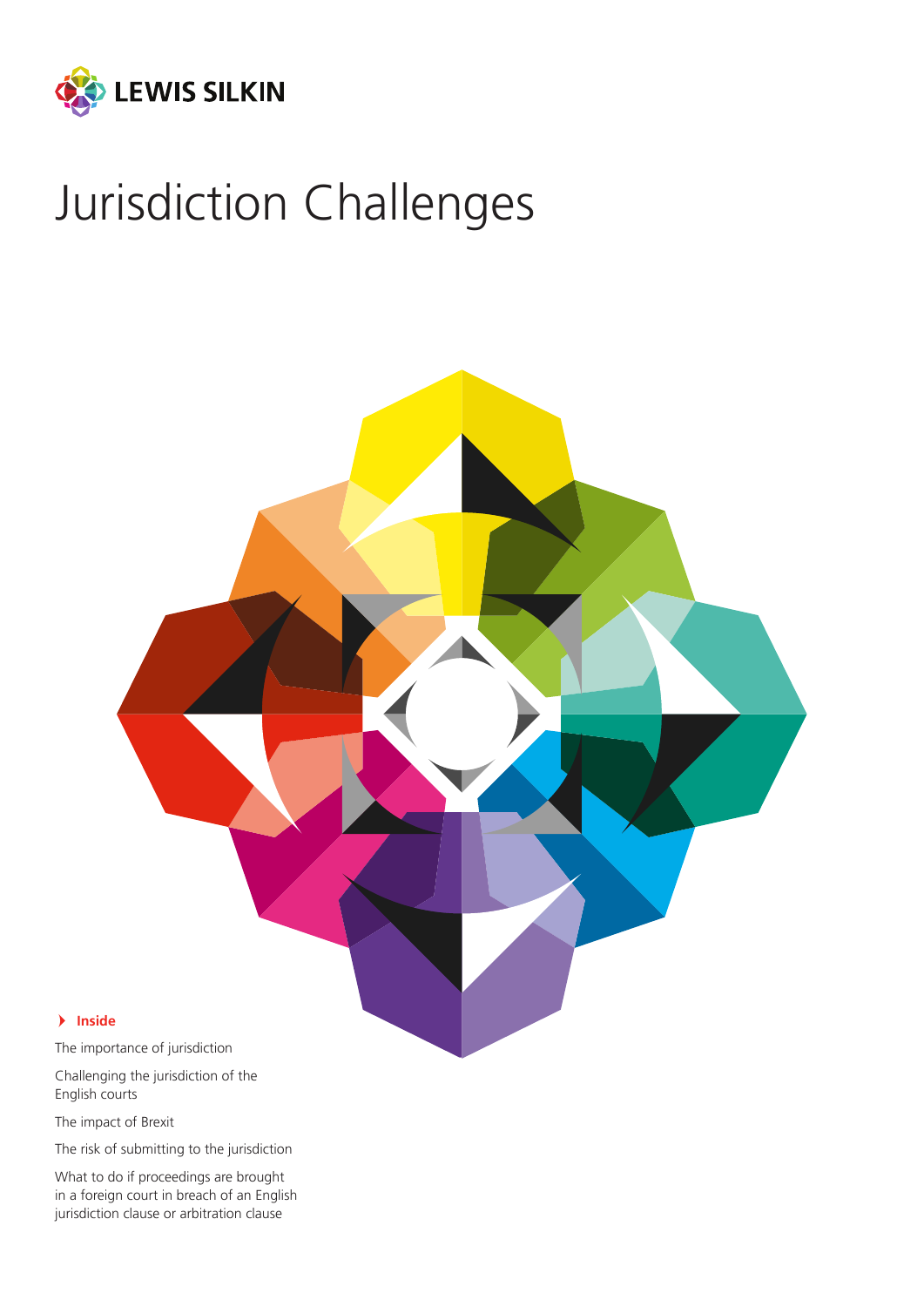

Where a claim is litigated can be very important.

This inbrief provides you with a guide on how to challenge the jurisdiction of the English courts if a claim is started here. We also highlight the steps that can be taken in England if a claim is commenced elsewhere, even though you believe it should be litigated or arbitrated in England.

#### **The importance of jurisdiction**

The location of the court which determines a dispute can make a great deal of difference. At the very least it may be inconvenient to instruct lawyers in an unfamiliar jurisdiction and for you and all of your witnesses to attend trial in another country. Parties may also be concerned about the time it will take a court to make a decision, the likely costs of litigating in a particular jurisdiction (including whether or not those costs are recoverable), whether the procedural rules will end up favouring one party over another (for example, what are the rules on disclosing documents?) or the ease with which a judgment from a particular court can be enforced in other jurisdictions. In addition, the remedies available in one jurisdiction (including the level and type of damages you may be awarded) may be unavailable in another. In extreme cases parties may even be concerned about corruption or the quality of judicial decision making.

It is therefore worthwhile knowing what options are open to you if a claim is commenced against you in the "wrong" jurisdiction, and better still, what you can do to avoid this happening in the first place.

## **Challenging the jurisdiction of the English courts**

What should you do if you are served with proceedings which have been commenced in the English courts and you wish to challenge the jurisdiction of the English courts?

#### **Do not do anything to submit to the jurisdiction**

Firstly, you must be very careful not to do anything which could be construed as submitting to the jurisdiction of the English courts. This means that you should avoid taking any substantive steps in the proceedings other than contesting the jurisdiction of the court. If, for example, you enter a defence, apply to have the claim struck out, make a counterclaim or (where you are a party outside the

jurisdiction) you resist an application for an injunction, you will be taken to have submitted to the jurisdiction.

In advance of proceedings being served you should be careful not to agree anything in writing which could be interpreted as an agreement to have any disputes heard in the English courts, nor should you authorise anyone to accept service of proceedings.

## **Make an application to contest the jurisdiction of the court**

If you wish to contest the jurisdiction of the English courts you must (a) file an "acknowledgment of service" ticking the box to state that you intend to contest jurisdiction, and (b) within 14 days (or 28 days in Commercial Court or Circuit Commercial Court cases) of filing the acknowledgment make an application to contest jurisdiction.

If you file an acknowledgment but do not make an application within the specified period, you will be taken to have submitted to the jurisdiction. Then, if you do not file a defence in time, the court can proceed directly to entering default judgment. Once default judgment has been entered it is too late to contest jurisdiction (unless it can be shown that service was never effected on you).

If your application is successful, the English court will grant an order containing a declaration that the English courts have no jurisdiction or will not exercise its jurisdiction, and in addition may also make orders: setting aside the claim form; setting aside service of the claim form; and staying the proceedings.

# **The impact of Brexit**

Whilst the UK was a member of the EU, and during the UK-EU transition period that ended on 31 December 2020, the rules regarding jurisdictional matters contained in EU Regulation 1215/2012 ("the Recast Brussels Regulation") applied between the UK and the EU. Those rules will continue to apply to all cases instituted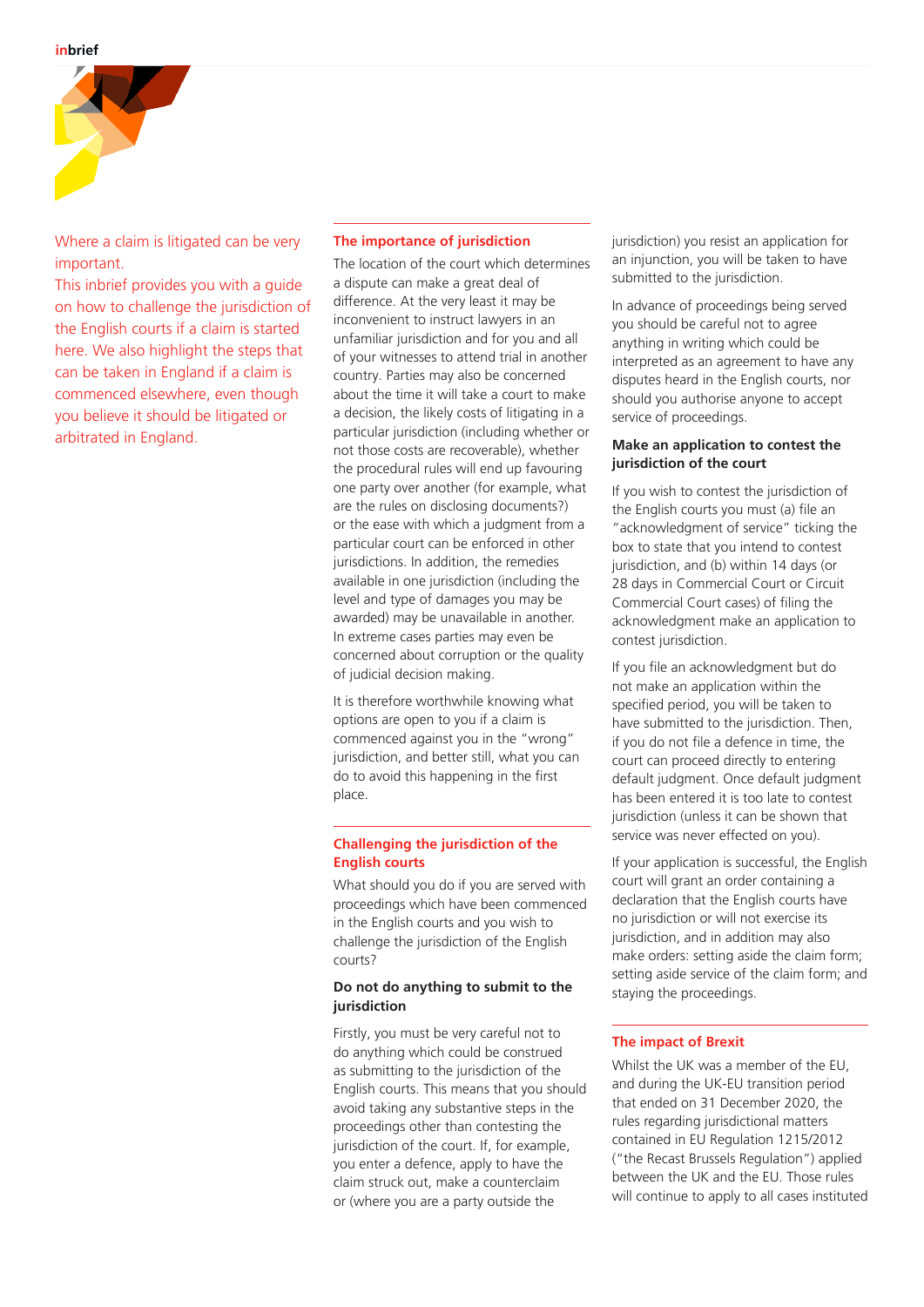



in the UK prior to 31 December 2020. Absent a lengthy extension of time, the deadline for making an application to contest the English court's jurisdiction in respect of cases instituted prior to 31 December 2020 will have long since expired, therefore this note will not address the Recast Brussels Regulation.

In April 2020, the UK applied to re-join the Lugano Convention (to which Denmark, Iceland, Norway and Switzerland are parties and which is in substantially the same terms as the old Brussels Regulation). In May 2021, the EU Commission rejected the UK's application for the time being. The UK is however, a party to the Hague Convention on Choice of Court Agreements (as to which see further below).

# **Grounds for challenging jurisdiction Irregular service**

Firstly, a defendant may wish to challenge the court's jurisdiction on the basis that there was a technical defect in the service of the claim form. For example, on the basis that the necessary forms were filled out incorrectly or were incomplete, or that local rules regarding service were not adhered to. Ultimately, this may only serve to buy you more time, as the court may make an order declaring the original service valid, or the claimant may simply just remedy the defect in service by serving the claim documentation correctly. However, if the claimant is up against a limitation period, this could be an effective way of dealing with a claim.

# **Application for a declaration that the English courts have no jurisdiction in respect of the claim**

If service was effected in accordance with the relevant rules, you may argue that the court does not have, or should declare that it does not have, jurisdiction over you in respect of the claim. When hearing such an application the English courts will apply either the rules contained in The Hague Convention on Choice of Court Agreements or the common law rules.

# **Claims covered by The Hague Convention on Choice of Court Agreements ("the Convention")**

The contracting parties to the Convention currently include the EU, Mexico, Montenegro and Singapore. It is likely that more countries will follow with the US, China, Israel, Ukraine and the Republic of North Macedonia having signed the initial agreement indicating a political wish to conclude their agreement in due course. The Convention only applies to exclusive jurisdiction clauses and its application is narrower than the Lugano Convention e.g. it does not apply to insolvency, consumer or employment disputes. If the parties have agreed that the courts of a contracting state will have exclusive jurisdiction, each contracting state should give effect to that choice of court, regardless of the domicile of the parties. However, the Convention has no application to an agreement giving jurisdiction to the courts of a noncontracting state or providing for a court to have non-exclusive jurisdiction.

It should be noted that there is a divergence in views over:

- When the UK is to be treated as becoming a party to the Convention. The UK's position is that it has been a member since 2015 when the EU (of which it was then a part) acceded to the Convention. The EU's position is that the UK only became a party on 1 January 2021 when it became a party in its own right. This matters as the Convention only applies to agreements giving exclusive jurisdiction to the courts of a contracting state entered into after the relevant state became a party to the Convention.
- **•** Whether the Convention applies to "asymmetric" jurisdiction clauses (i.e. clauses which provide that Party A may only be sued in one jurisdiction, but Party B may be sued in any jurisdiction).

#### **Claims subject to the common law rules**

In a case not covered by the Convention, the claimant would have had to obtain the English courts' permission to serve out of the jurisdiction before serving the claim form. (It should be noted that following Brexit the English courts amended their rules so that where a contract contains a term providing for the courts of England and Wales to determine the claim permission is not required). In such a case, the defendant must argue that that permission should not have been granted, that it should now be rescinded and that service should be set aside.

A defendant wishing to challenge the English courts' jurisdiction must show that one or more of the following requirements for being granted permission to serve out of the jurisdiction were not satisfied:

- **•** there is a serious issue to be tried on the merits (this means that the claim has a real as opposed to a fanciful prospect of success);
- **•** there is a good arguable case (meaning that that one side has a much better argument than the other) that the claim falls within one or more classes of case in which permission to serve out may be given, as set out in paragraph 3.1 of Practice Direction 6B to the Civil Procedure Rules. These classes of case include: claims in respect of contracts where the contract was made in England, the breach of contract occurred in England, the contract is governed by English law or has a clause granting the English courts jurisdiction; and claims made in tort where the damage was sustained, or caused by an act committed, in England;
- **•** that in all the circumstances England is clearly or distinctly the appropriate forum for the trial of the dispute, and that in all the circumstances the court ought to exercise its discretion to permit service of the proceedings out of the jurisdiction. This will involve